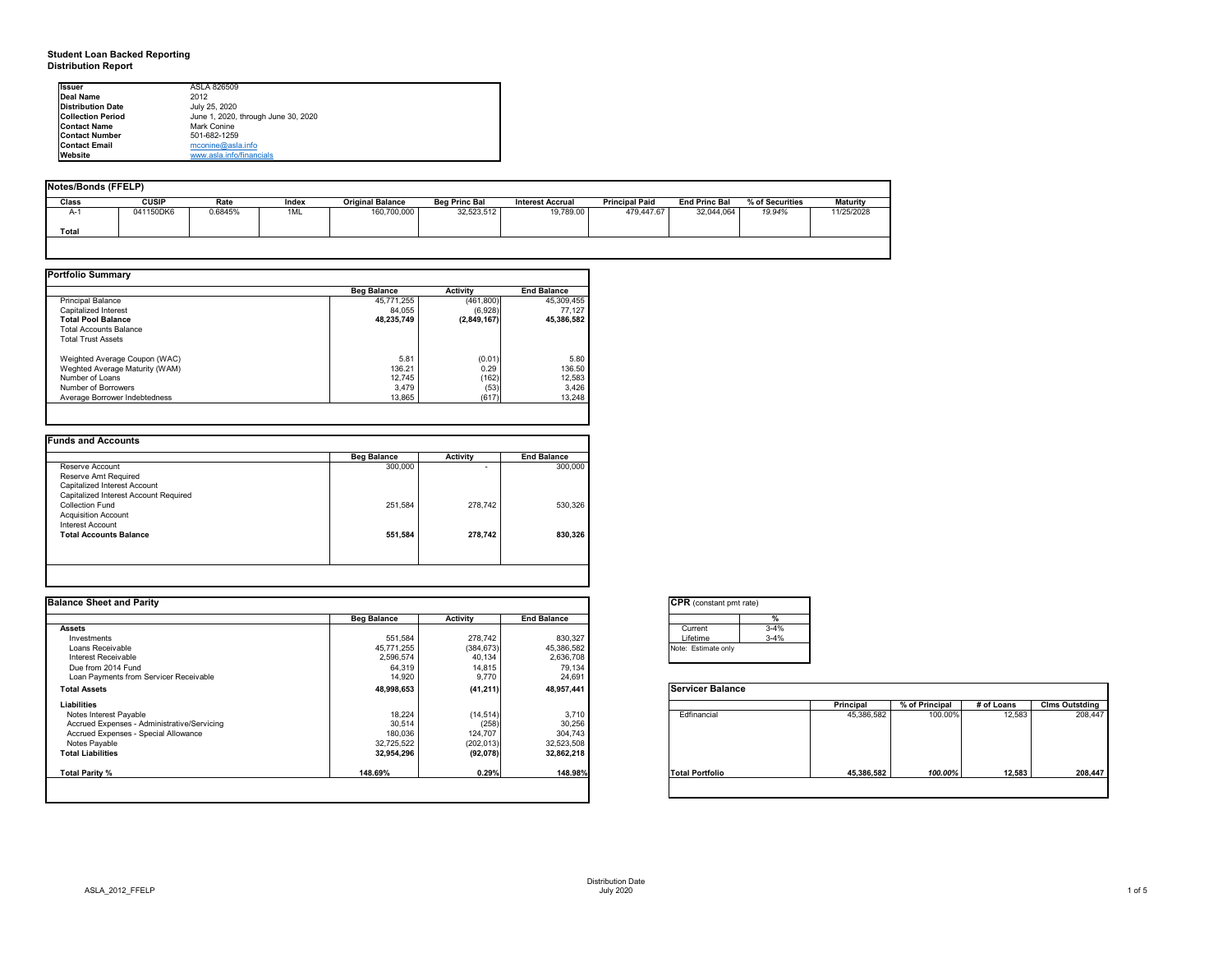## **Student Loan Backed Reporting Distribution Report**

|                           | # of Loans       |               | <b>Principal</b> |               | % of Principal   |               | <b>WAC</b>       |               | <b>WARM</b>      |               |
|---------------------------|------------------|---------------|------------------|---------------|------------------|---------------|------------------|---------------|------------------|---------------|
|                           | <b>Beginning</b> | <b>Ending</b> | <b>Beginning</b> | <b>Ending</b> | <b>Beginning</b> | <b>Ending</b> | <b>Beginning</b> | <b>Ending</b> | <b>Beginning</b> | <b>Ending</b> |
| In School                 | 20               | 14            | 99,453           | 73,603        | 0.22%            | 0.16%         | 6.27             | 6.29          | 117.89           | 118.57        |
| Grace                     |                  |               | 7,875            | 30,225        | 0.02%            | 0.07%         | 6.80             | 6.29          | 120.00           | 116.52        |
| Repayment                 |                  |               |                  |               |                  |               |                  |               |                  |               |
| Current                   | 7,929            | 7,565         | 27,110,280       | 25,827,925    | 59.23%           | 56.91%        | 6.13             | 6.13          | 151.21           | 151.32        |
| 31-60 Days Delinquent     | 338              | 329           | 1,419,336        | 1,312,280     | 3.10%            | 2.89%         | 5.94             | 6.06          | 136.14           | 143.02        |
| 61-90 Days Delinquent     | 164              | 235           | 678,414          | 1,044,082     | 1.48%            | 2.30%         | 5.98             | 5.93          | 159.69           | 135.47        |
| 91-120 Days Delingent     |                  | 122           | 379,391          | 479,370       | 0.83%            | 1.06%         | 6.17             | 5.91          | 118.24           | 155.88        |
| 121-180 Days Delinquent   | 150              | 116           | 518,782          | 426,615       | 1.13%            | 0.94%         | 6.14             | 6.17          | 104.61           | 101.28        |
| 181-270 Days Delinquent   | 293              | 153           | 1,266,691        | 530,052       | 2.77%            | 1.17%         | 6.13             | 6.20          | 132.63           | 103.66        |
| 271+ Days Delinquent      | 63               | 123           | 229,397          | 565,659       | 0.50%            | 1.25%         | 5.92             | 6.15          | 100.06           | 117.59        |
| <b>Total Repayment</b>    | 9,027            | 8,643         | 31,602,293       | 30, 185, 981  | 69.04%           | 66.51%        | 6.12             | 6.12          | 148.44           | 148.31        |
| Forbearance               | 2,452            | 2,661         | 9,381,740        | 10,470,868    | 20.50%           | 23.07%        | 6.15             | 6.13          | 133.21           | 137.46        |
| Deferment                 | 1,225            | 1,194         | 4,606,898        | 4,417,457     | 10.07%           | 9.73%         | 6.08             | 6.09          | 131.79           | 133.23        |
| <b>Claims in Progress</b> | 16               | 63            | 72,997           | 208,447       | 0.16%            | 0.46%         | 6.31             | 5.86          | 129.82           | 100.36        |
| <b>Claims Denied</b>      |                  |               |                  |               |                  |               |                  |               |                  |               |
| <b>Total Portfolio</b>    | 12,745           | 12,583        | 45,771,255       | 45,386,582    | 100.00%          | 100.00%       | 6.12             | 6.12          | 143.54           | 144.05        |

|                                     | # of Loans       |                  | <b>Principal</b> |               | % of Principal   |               | <b>WAC</b>       |               | <b>WARM</b>      |               |
|-------------------------------------|------------------|------------------|------------------|---------------|------------------|---------------|------------------|---------------|------------------|---------------|
|                                     | <b>Beginning</b> | <b>Ending</b>    | <b>Beginning</b> | <b>Ending</b> | <b>Beginning</b> | <b>Ending</b> | <b>Beginning</b> | <b>Ending</b> | <b>Beginning</b> | <b>Ending</b> |
| Current                             | 7,929            | 7,565            | 27,110,280       | 25,827,925    | 85.79%           | 85.56%        | 6.13             | 6.13          | 151.21           | 151.32        |
| 31-60 Days Delinquent               | 338              | 329              | 1,419,336        | 1,312,280     | 4.49%            | 4.35%         | 5.94             | 6.06          | 136.14           | 143.02        |
| 61-90 Days Delinquent               | 164              | 235              | 678,414          | 1,044,082     | 2.15%            | 3.46%         | 5.98             | 5.93          | 159.69           | 135.47        |
| 91-120 Days Delingent               |                  | 122              | 379,391          | 479,370       | 1.20%            | 1.59%         | 6.17             | 5.91          | 118.24           | 155.88        |
| 121-180 Days Delinquent             | 150              | 116 <sub>1</sub> | 518,782          | 426,615       | 1.64%            | 1.41%         | 6.14             | 6.17          | 104.61           | 101.28        |
| 181-270 Days Delinquent             | 293              | 153              | 1,266,691        | 530,052       | 4.01%            | 1.76%         | 6.13             | 6.20          | 132.63           | 103.66        |
| 271+ Days Delinquent                | 63               | 123              | 229,397          | 565,659       | 0.73%            | 1.87%         | 5.92             | 6.15          | 100.06           | 117.59        |
| <b>Total Portfolio in Repayment</b> | 9,027            | 8,643            | 31,602,293       | 30,185,981    | 100.00%          | 100.00%       | 6.12             | 6.12          | 148.44           | 148.31        |

|                                       | # of Loans       |               | <b>Principal</b> |               | % of Principal |               | <b>WAC</b>       |               | <b>WARM</b>      |               |
|---------------------------------------|------------------|---------------|------------------|---------------|----------------|---------------|------------------|---------------|------------------|---------------|
|                                       | <b>Beginning</b> | <b>Ending</b> | <b>Beginning</b> | <b>Ending</b> | Beginning      | <b>Ending</b> | <b>Beginning</b> | <b>Ending</b> | <b>Beginning</b> | <b>Ending</b> |
| <b>Subsidized Consolidation Loans</b> |                  |               |                  |               |                |               |                  |               |                  |               |
| Unsubsidized Consolidation Loans      |                  |               |                  |               |                |               |                  |               |                  |               |
| <b>Subsidized Stafford Loans</b>      | 7,169            | 7,089         | 20,664,602       | 20,531,820    | 45.15%         | 45.24%        | 6.02             | 6.02          | 130.86           | 131.21        |
| Unsubsidized Stafford Loans           | 5,399            | 5,319         | 23,977,292       | 23,749,567    | 52.39%         | 52.33%        | 6.11             | 6.11          | 155.80           | 156.43        |
| PLUS/GradPLUS Loans                   | 177              | 175           | 1,129,362        | 1,105,195     | 2.47%          | 2.44%         | 8.20             | 8.19          | 115.27           | 116.57        |
| SLS Loans                             |                  |               |                  |               |                |               |                  |               |                  |               |
| <b>Total Portfolio</b>                | 12,745           | 12,583        | 45,771,255       | 45,386,582    | 100.00%        | 100.00%       | 6.12             | 6.12          | 143.54           | 144.05        |

|                                            |                  | # of Loans    |                  | <b>Principal</b> | % of Principal   |               | <b>WAC</b>       |               | <b>WARM</b>      |        |
|--------------------------------------------|------------------|---------------|------------------|------------------|------------------|---------------|------------------|---------------|------------------|--------|
|                                            | <b>Beginning</b> | <b>Ending</b> | <b>Beginning</b> | <b>Ending</b>    | <b>Beginning</b> | <b>Ending</b> | <b>Beginning</b> | <b>Ending</b> | <b>Beginning</b> | Ending |
| Graduate / 4-Year Loans                    | 9,746            | 9,606         | 36,188,353       | 35,813,083       | 79.06%           | 78.91%        | 6.12             | 6.12          | 142.63           | 142.99 |
| 2-Year Loans                               | 2,756            | 2,734         | 8,969,564        | 8,963,938        | 19.60%           | 19.75%        | 6.13             | 6.13          | 147.28           | 148.23 |
| Proprietary / Technical / Vocational Loans | 243              | 243           | 613,338          | 609,561          | 1.34%            | 1.34%         | 6.06             | 6.06          | 142.51           | 144.59 |
| Unknown (Consolidation) Loans              |                  |               |                  |                  |                  |               |                  |               |                  |        |
| Other Loans                                |                  |               |                  |                  |                  |               |                  |               |                  |        |
| <b>Total Portfolio</b>                     | 12,745           | 12,583        | 45,771,255       | 45,386,582       | 100.00%          | 100.00%       | 6.12             | 6.12          | 143.54           | 144.05 |

|                        |                  | # of Loans    |                  | <b>Principal</b> |                  | % of Principal |  |
|------------------------|------------------|---------------|------------------|------------------|------------------|----------------|--|
|                        | <b>Beginning</b> | <b>Ending</b> | <b>Beginning</b> | <b>Ending</b>    | <b>Beginning</b> | <b>Ending</b>  |  |
| <b>Fixed Loans</b>     | 7,323            | 7,220         | 30,453,744       | 30,140,695       | 66.53%           | 66.41%         |  |
| Variable Loans         | 5,422            | 5,363         | 15,317,511       | 15,245,888       | 33.47%           | 33.59%         |  |
| T-Bill Loans           | 5,422            | 5,363         | 15,317,511       | 15,245,888       | 33.47%           | 33.59%         |  |
| <b>CMT Loans</b>       |                  |               |                  |                  |                  |                |  |
| <b>Total Portfolio</b> | 12,745           | 12,583        | 45,771,255       | 45,386,582       | 100.00%          | 100.00%        |  |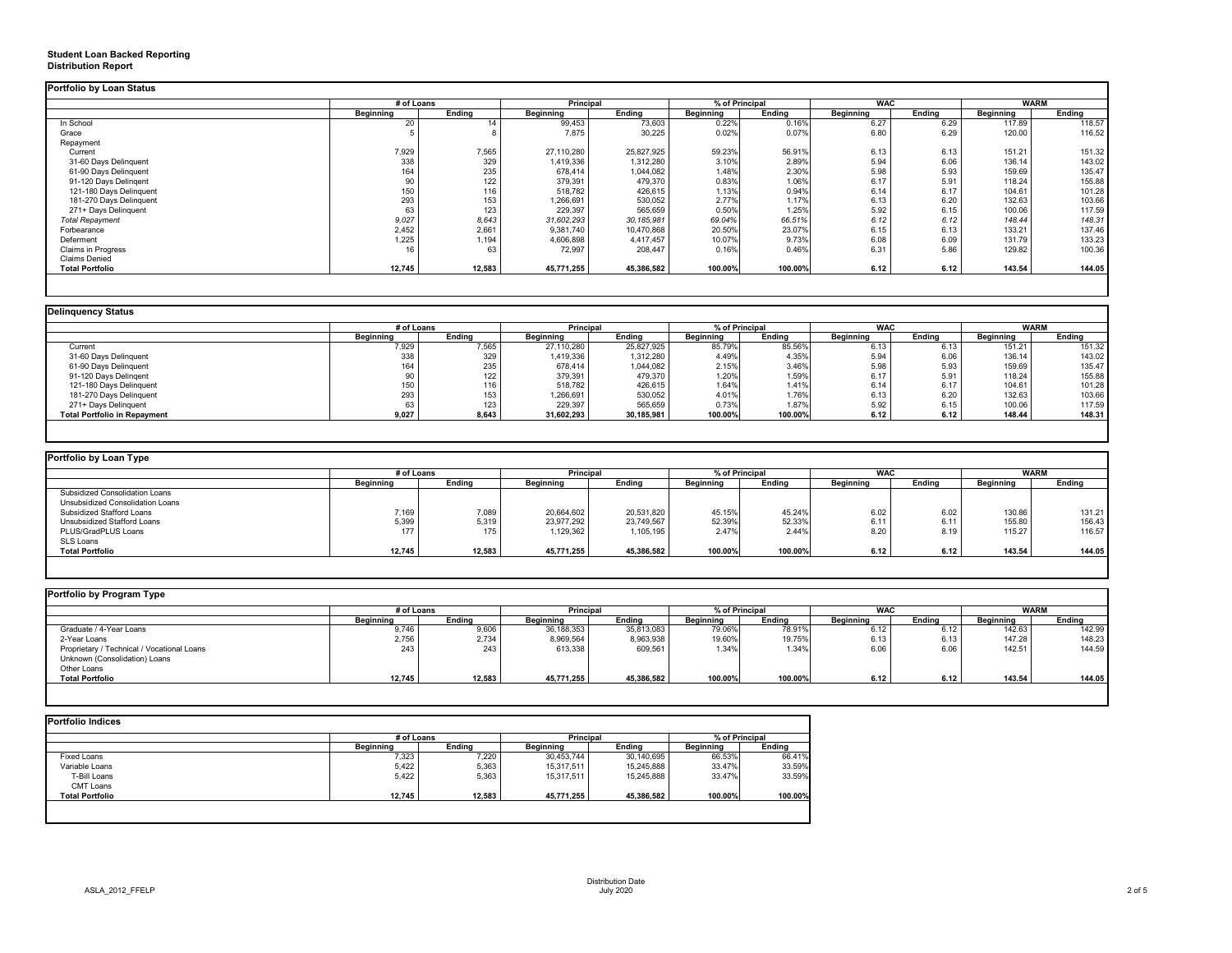**Distribution Date** July 27, 2020<br> **Collection Period** June 1, 2020, through Jur

### **Collection Activity**

**Collection Account as of 6/30/2020** Beginning Balance - June 1, 2020 Collection Amount Received Recoveries Reserve Account Excess of Required Reserve Account Interest on Investment Earnings Capitalized Interest Account (after a stepdown or release date) Acquisition Account Payments from Guarantor Transfer from 2010 Collection Fund for correction of error Required Repurchases Special Allowance Payable to Department of Education Consolidation Rebate Fees Rating Agency Surveillance Fees Principal payments, interest payments, administration fees, servicing fees, and trustee fees Other Amounts Received in Collection<br> **Total Available Funds Total Available Funds 530,326**

 Current Period Defaults (\$) 556,393.96 Cumulative Defaults (\$) 44,724,557.39 Cumulative Default (% of original pool balance) 27.86% Cumulative Default (% of cumulative entered repayment balance)<sup>a</sup> 98.77%

### **Fees Due for Current Period as of 6/30/2020**

| Indenture Trustee Fees<br><b>Servicing Fees</b><br><b>Administration Fees</b><br>Late Fees<br>Other Fees | 833.33<br>26,474<br>3,782 |
|----------------------------------------------------------------------------------------------------------|---------------------------|
| <b>Total Fees</b>                                                                                        | 31,089.33                 |

### **Cumulative Default Rate as of 6/30/2020**

 Current Period Payments (Recoveries) from Guarantor (\$) 52,544.99 Current Period Borrower Recoveries  $(\$)$  n/a Cumulative Recoveries  $(\$)^{\text{b}}$   $\$$  41,607,253.74 **Cumulative Recovery Rate (%)** 93.03% **Cumulative Net Loss Rate (%) 1.94% Servicer Reject Rate (FFELP) (%) Cumulative Servicer Reject Rate (FFELP) (%)** *a) Repayment balance includes all repayment loans with the exception of balances in claim status*

*b) Cumulative Recoveries includes 97% of claims in progress balances*

**Collection Period** June 1, 2020, through June 30, 2020

| as of 6/30/2020      |
|----------------------|
| 251,583<br>530241.94 |
| 84.80                |
|                      |
|                      |
| (251, 584)           |
| 530,326              |
|                      |
|                      |
|                      |
|                      |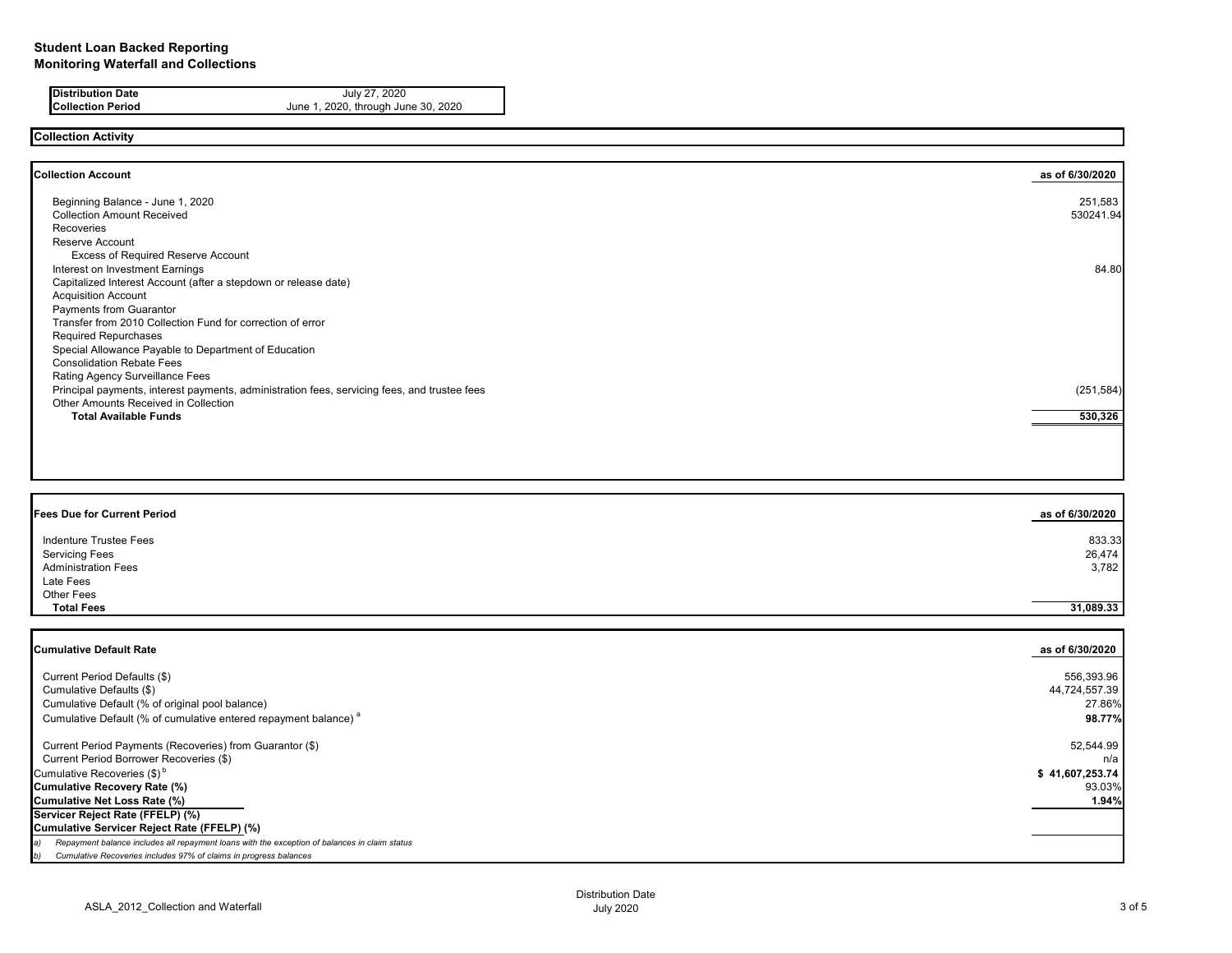# **Waterfall Activity**

| <b>Waterfall for Distribution</b>                                                         | <b>Amount Due</b> | <b>Amount Remaining</b> |
|-------------------------------------------------------------------------------------------|-------------------|-------------------------|
| <b>Total Available Funds</b>                                                              |                   | 530,326                 |
| First: Payments under any Joint Sharing Agreement                                         |                   |                         |
| <b>Second: Trustee Fees</b>                                                               | 833.33            | 529,492                 |
| Third: Servicing Fees and Backup Servicing Fees                                           | 26,474            | 503,018                 |
| <b>Fourth: Administration Fees</b>                                                        | 3,782             | 499,236                 |
| Fifth: Noteholder Interest                                                                | 19,789            | 479,447                 |
| Sixth: Reinstate the balance of the Reserve Fund up to the Specified Reserve Fund Balance |                   |                         |
| Seventh: Noteholder Principal, until paid in full                                         | 479,447.67        | (0)                     |
|                                                                                           |                   |                         |

| <b>Principal and Interest Distributions</b> | Class A-1  |
|---------------------------------------------|------------|
| <b>Quarterly Interest Due</b>               | 19,789     |
| <b>Quarterly Interest Paid</b>              | 19,789     |
| Interest Shortfall                          |            |
| Interest Carryover Due                      |            |
| Interest Carryover Paid                     |            |
| Interest Carryover                          |            |
| Quarterly Principal Distribution Amount     | 479,447.67 |
| <b>Quarterly Principal Paid</b>             | 479,447.67 |
| Shortfall                                   |            |
| <b>Total Distribution Amount</b>            | 499,236.67 |
|                                             |            |